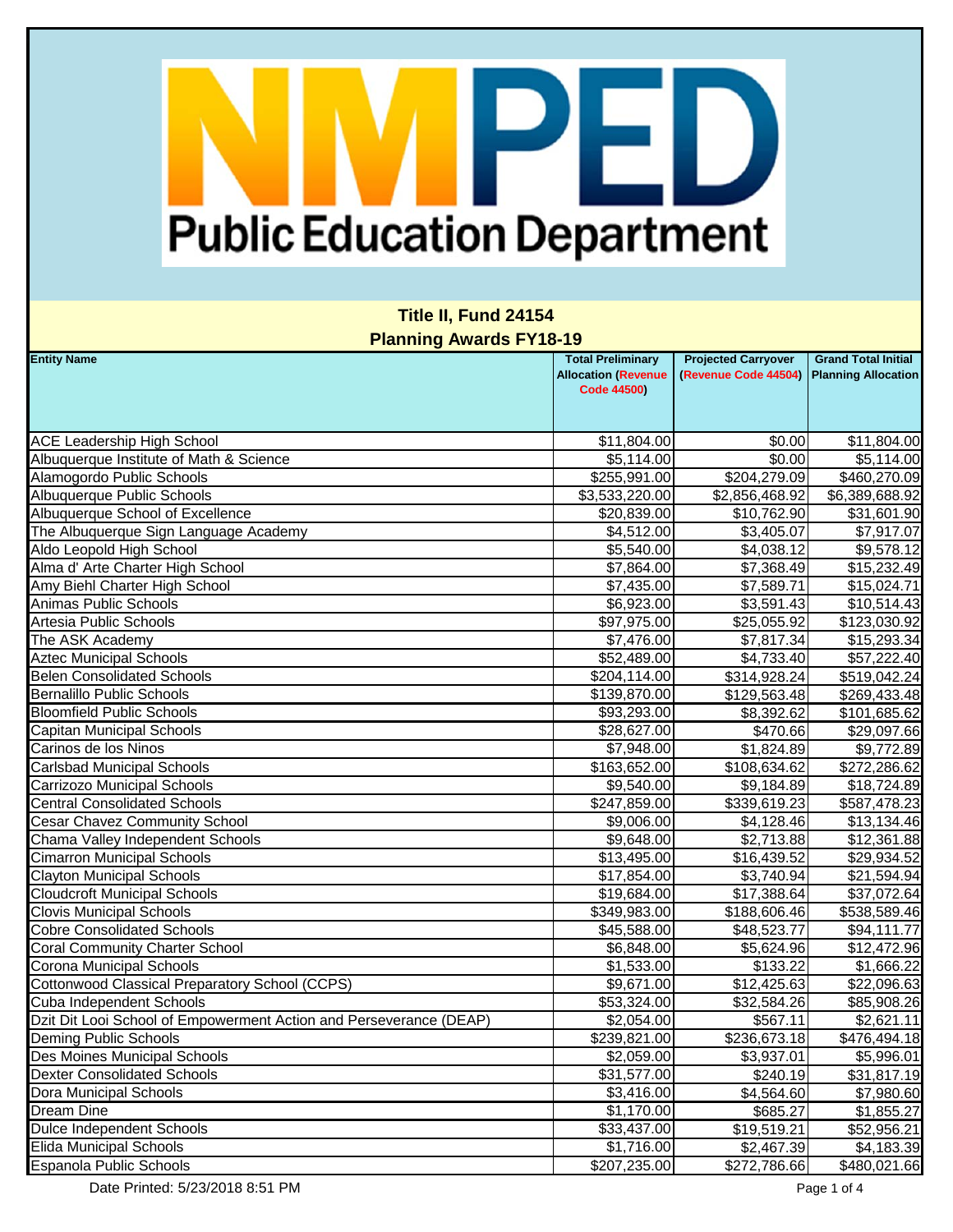### **Title II, Fund 24154 Planning Awards FY18-19**

| <b>Entity Name</b>                                   | <b>Total Preliminary</b><br><b>Allocation (Revenue</b><br><b>Code 44500)</b> | <b>Projected Carryover</b><br>(Revenue Code 44504) | <b>Grand Total Initial</b><br><b>Planning Allocation</b> |
|------------------------------------------------------|------------------------------------------------------------------------------|----------------------------------------------------|----------------------------------------------------------|
|                                                      |                                                                              |                                                    |                                                          |
| <b>Estancia Municipal Schools</b>                    | \$28,383.00                                                                  | \$19,234.69                                        | \$47,617.69                                              |
| <b>Estancia Valley Classical Academy</b>             | \$10,215.00                                                                  | \$3,343.54                                         | \$13,558.54                                              |
| <b>Eunice Municipal Schools</b>                      | \$24,618.00                                                                  | \$22,473.24                                        | \$47,091.24                                              |
| <b>Explore Academy</b>                               | \$6,892.00                                                                   | \$0.00                                             | \$6,892.00                                               |
| <b>Farmington Municipal Schools</b>                  | \$357,855.00                                                                 | \$120,721.51                                       | \$478,576.51                                             |
| <b>Floyd Municipal Schools</b>                       | \$2,994.00                                                                   | \$4,616.80                                         | \$7,610.80                                               |
| Fort Sumner Municipal Schools                        | \$12,832.00                                                                  | \$17,647.82                                        | \$30,479.82                                              |
| Gadsden Independent Schools                          | \$864,039.00                                                                 | \$578,022.55                                       | \$1,442,061.55                                           |
| <b>Gallup-McKinley County Schools</b>                | \$804,610.00                                                                 | \$855,482.76                                       | \$1,660,092.76                                           |
| Gilbert L. Sena Charter High School                  | \$6,463.00                                                                   | \$7,856.53                                         | \$14,319.53                                              |
| <b>Grady Municipal Schools</b>                       | \$1,737.00                                                                   | \$2,428.81                                         | \$4,165.81                                               |
| <b>Grants-Cibola County Schools</b>                  | \$229,318.00                                                                 | \$154,174.85                                       | \$383,492.85                                             |
| <b>Hagerman Municipal Schools</b>                    | \$16,025.00                                                                  | \$7,711.70                                         | \$23,736.70                                              |
| <b>Hatch Valley Public Schools</b>                   | \$80,883.00                                                                  | \$10,774.44                                        | \$91,657.44                                              |
| Health Leadership High School                        | \$7,042.00                                                                   | \$4,028.66                                         | \$11,070.66                                              |
| <b>Hobbs Municipal Schools</b>                       | \$280,605.00                                                                 | \$155,844.08                                       | \$436,449.08                                             |
| Hondo Valley Public Schools                          | \$5,736.00                                                                   | \$8,169.99                                         | \$13,905.99                                              |
| <b>Horizon Academy West</b>                          | \$18,675.00                                                                  | \$13,398.07                                        | \$32,073.07                                              |
| <b>House Municipal Schools</b>                       | \$1,284.00                                                                   | \$1,617.42                                         | \$2,901.42                                               |
| J Paul Taylor Academy                                | \$4,725.00                                                                   | \$5,275.19                                         | \$10,000.19                                              |
| Jal Public Schools                                   | \$6,906.00                                                                   | \$9,293.12                                         | \$16,199.12                                              |
| Jemez Mountain Public Schools                        | \$16,525.00                                                                  | \$5,221.26                                         | \$21,746.26                                              |
| Jemez Valley Public Schools                          | $\overline{$}21,289.00$                                                      | \$16,215.60                                        | \$37,504.60                                              |
| La Academia Dolores Huerta                           | \$9,940.00                                                                   | \$7,453.70                                         | \$17,393.70                                              |
| La Promesa Early Learning Center                     | \$20,545.00                                                                  | \$8,613.14                                         | \$29,158.14                                              |
| La Tierra Montessori School of the Arts and Sciences | \$5,545.00                                                                   | \$4,639.58                                         | \$10,184.58                                              |
| Lake Arthur Municipal Schools                        | \$4,658.00                                                                   | \$5,794.56                                         | \$10,452.56                                              |
| Las Cruces Public Schools                            | \$1,056,324.00                                                               | \$443,727.56                                       | \$1,500,051.56                                           |
| Las Montanas                                         | \$8,253.00                                                                   | \$3,173.80                                         | \$11,426.80                                              |
| Las Vegas City Public Schools                        | \$74,347.00                                                                  | \$19,631.33                                        | \$93,978.33                                              |
| <b>Logan Municipal Schools</b>                       | \$5,561.00                                                                   | \$149.44                                           | \$5,710.44                                               |
| Lordsburg Municipal Schools                          | \$26,329.00                                                                  | \$31,222.79                                        | \$57,551.79                                              |
| Los Alamos Public Schools                            | \$35,482.00                                                                  | \$5,496.61                                         | \$40,978.61                                              |
| Los Lunas Public Schools                             | \$283,164.00                                                                 | \$176,806.15                                       | \$459,970.15                                             |
| <b>Loving Municipal Schools</b>                      | \$16,362.00                                                                  | $\overline{\$1,172.45}$                            | \$17,534.45                                              |
| Lovington Municipal Schools                          | \$97,998.00                                                                  | \$149,312.87                                       | \$247,310.87                                             |
| Magdalena Municipal Schools                          | \$18,927.00                                                                  | \$13,987.77                                        | \$32,914.77                                              |
| The MASTERS Program                                  | \$3,433.00                                                                   | \$3,801.06                                         | \$7,234.06                                               |
| <b>Maxwell Municipal Schools</b>                     | \$3,500.00                                                                   | \$3,062.66                                         | \$6,562.66                                               |
| <b>McCurdy Charter School</b>                        | \$26,516.00                                                                  | \$24,450.60                                        | \$50,966.60                                              |
| Media Arts Collaborative Charter School              | \$7,079.00                                                                   | \$158.42                                           | \$7,237.42                                               |

Date Printed: 5/23/2018 8:51 PM Page 2 of 4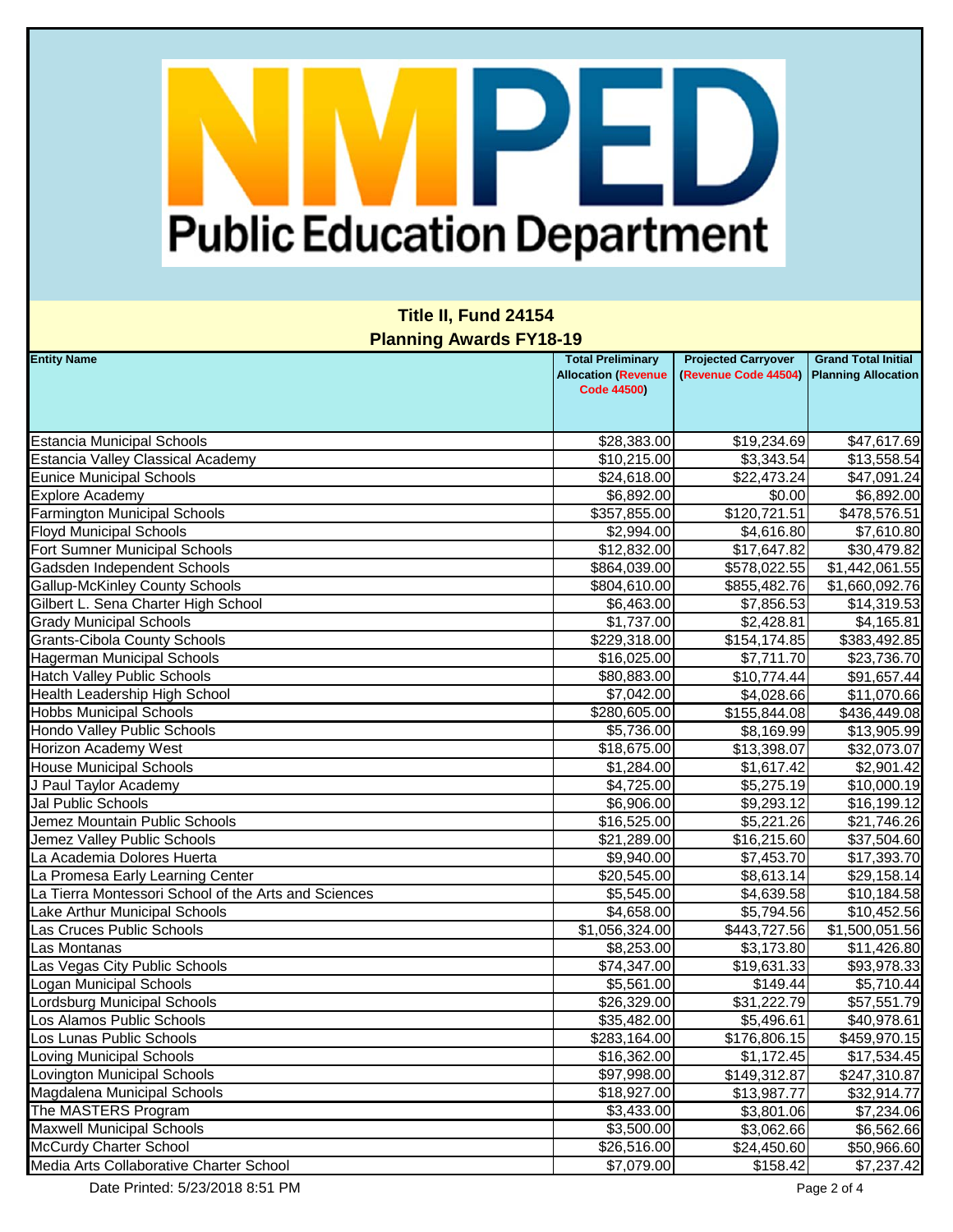### **Title II, Fund 24154 Planning Awards FY18-19**

| <b>Entity Name</b>                                                     | <b>Total Preliminary</b><br><b>Allocation (Revenue</b><br><b>Code 44500)</b> | <b>Projected Carryover</b><br>(Revenue Code 44504) | <b>Grand Total Initial</b><br><b>Planning Allocation</b> |
|------------------------------------------------------------------------|------------------------------------------------------------------------------|----------------------------------------------------|----------------------------------------------------------|
| <b>Melrose Public Schools</b>                                          | \$5,898.00                                                                   | \$1,947.36                                         | \$7,845.36                                               |
| Mesa Vista Consolidated Schools                                        | \$14,628.00                                                                  | \$916.54                                           | \$15,544.54                                              |
| <b>Mission Achievement and Success</b>                                 | \$38,865.00                                                                  | \$72.27                                            | \$38,937.27                                              |
| Monte Del Sol                                                          | \$8,069.00                                                                   | \$4,535.65                                         | \$12,604.65                                              |
| The Montessori Elementary School                                       | \$7,677.00                                                                   | \$9,843.26                                         | \$17,520.26                                              |
| Mora Independent Schools                                               | \$18,767.00                                                                  | \$30,148.07                                        | \$48,915.07                                              |
| <b>Moriarty Municipal Schools</b>                                      | \$101,132.00                                                                 | \$45,785.84                                        | \$146,917.84                                             |
| <b>Mosquero Municipal Schools</b>                                      | \$461.00                                                                     | \$1,240.09                                         | \$1,701.09                                               |
| <b>Mountainair Public Schools</b>                                      | \$14,066.00                                                                  | \$3,900.32                                         | \$17,966.32                                              |
| New America School                                                     | \$11,604.00                                                                  | \$5,154.79                                         | \$16,758.79                                              |
| New America School - Las Cruces                                        | \$6,263.00                                                                   | \$5,609.76                                         | \$11,872.76                                              |
| New Mexico School for the Arts                                         | \$3,554.00                                                                   | \$139.54                                           | \$3,693.54                                               |
| North Valley Academy Charter School                                    | \$17,565.00                                                                  | \$190.71                                           | \$17,755.71                                              |
| Pecos Independent Schools                                              | \$26,491.00                                                                  | \$971.20                                           | \$27,462.20                                              |
| Penasco Independent Schools                                            | \$24,935.00                                                                  | \$23,822.07                                        | \$48,757.07                                              |
| Pojoaque Valley Public Schools                                         | \$48,016.00                                                                  | \$32,928.92                                        | \$80,944.92                                              |
| <b>Portales Municipal Schools</b>                                      | \$112,445.00                                                                 | \$17,788.51                                        | \$130,233.51                                             |
| Quemado Independent Schools                                            | \$12,537.00                                                                  | \$12,198.54                                        | \$24,735.54                                              |
| Questa Independent Schools                                             | \$19,129.00                                                                  | \$22,269.25                                        | \$41,398.25                                              |
| Raton Public Schools                                                   | \$40,021.00                                                                  | \$16,333.20                                        | \$56,354.20                                              |
| Red River Valley Charter School                                        | \$5,136.00                                                                   | \$4,067.54                                         | \$9,203.54                                               |
| <b>Reserve Public Schools</b>                                          | \$6,299.00                                                                   | \$1,059.91                                         | \$7,358.91                                               |
| Rio Rancho Public Schools                                              | \$367,126.00                                                                 | $\overline{$291,117.09}$                           | \$658,243.09                                             |
| Roots and Wings                                                        | \$2,755.00                                                                   | \$746.42                                           | \$3,501.42                                               |
| Roswell Independent Schools                                            | \$442,313.00                                                                 | \$412,177.55                                       | \$854,490.55                                             |
| <b>Roy Municipal Schools</b>                                           | \$1,977.00                                                                   | \$1,617.47                                         | \$3,594.47                                               |
| <b>Ruidoso Municipal Schools</b>                                       | \$62,968.00                                                                  | \$15,198.57                                        | \$78,166.57                                              |
| San Jon Municipal Schools                                              | \$3,501.00                                                                   | \$5,074.95                                         | \$8,575.95                                               |
| Sandoval Academy of Bilingual Education                                | \$2,484.00                                                                   | \$874.23                                           | \$3,358.23                                               |
| Santa Fe Public Schools                                                | \$424,732.00                                                                 | \$224,003.54                                       | \$648,735.54                                             |
| Santa Rosa Consolidated Schools                                        | \$25,567.00                                                                  | \$475.77                                           | \$26,042.77                                              |
| School of Dreams Academy                                               | \$17,970.00                                                                  | \$16,658.77                                        | \$34,628.77                                              |
| <b>Silver Consolidated Schools</b>                                     | \$114,789.00                                                                 | \$681.58                                           | \$115,470.58                                             |
| <b>Six Directions Indigenous</b>                                       | \$4,083.00                                                                   | \$1,113.60                                         | \$5,196.60                                               |
| Socorro Consolidated Schools                                           | \$108,599.00                                                                 | \$38,322.69                                        | \$146,921.69                                             |
| South Valley Preparatory School                                        | \$7,553.00                                                                   | \$4,759.95                                         | \$12,312.95                                              |
| Southwest Primary Learning Center (pending name change SW Preparatory) | \$4,960.00                                                                   | \$3,674.98                                         | \$8,634.98                                               |
| Southwest Secondary Learning Center                                    | \$6,239.00                                                                   | \$6,691.66                                         | \$12,930.66                                              |
| <b>Springer Municipal Schools</b>                                      | \$9,232.00                                                                   | \$3,748.90                                         | \$12,980.90                                              |
| <b>Student Athlete Headquarters</b>                                    | \$2,343.00                                                                   | \$0.00                                             | \$2,343.00                                               |